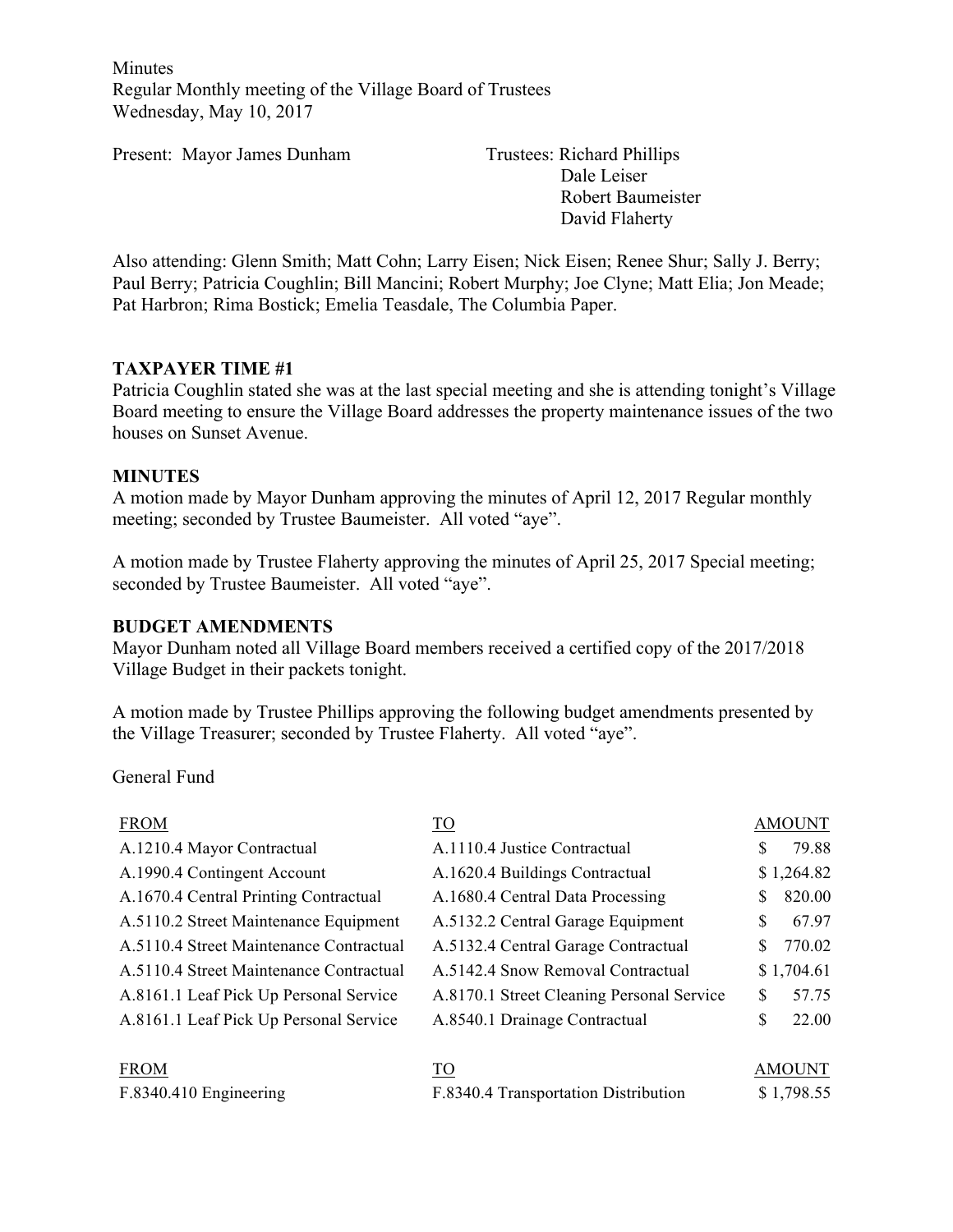# **ABSTRACT**

A motion made by Trustee Phillips approving the monthly abstract in the amount of \$31,277.83; seconded by Trustee Flaherty. All voted "aye". Trustee Leiser requested to hold the check to Columbia County in the amount of \$63.19 for snow removal until he confirms with the County.

# **TREASURER'S REPORT**

Trustee Phillips made a motion approving the monthly Treasurer's report; seconded by Trustee Leiser. All voted "aye".

# **FIRE DEPARTMENT**

Larry Eisen reported 1 call, 2 drills and 0 details for the month of April. The monthly fire incident report was received with the Officer's meeting minutes.

Equipment-Two leaf blowers were purchased to assist with brush fires.

Fire truck savings account-In the 2016/2017 budget the village board budgeted \$8,000 for any repairs of the fire truck and \$25,000 to go into the fire truck savings. If, additional funds are needed then the \$8,000 budgeted for the repair of the fire trucks the amount budgeted for the savings account is reduced. A motion was made by Trustee Phillips to move \$25,000 to the fire truck savings account; seconded by Trustee Flaherty. All voted "aye".

The fire trucks are being re lettered to the new number system in the county.

Memorial Day Parade-The annual parade is in Niverville with line up at 9 am and step off at 10 am.

## **DPW**

Dave Booth was unable to attend the meeting Trustee Leiser gave the following report: the area of the butterfly garden on Albany Ave; placing of the new sign at Persons of Color Cemetery; new water service on Sunset Ave; opening of the bathrooms at the playground.

DPW Garage Alarm - Trustee Flaherty reviewed the contract and material listing in the proposal before signing the contract. He requested Simplex to notify him before the installation of the fire alarm in the DPW garage.

Water- Trustee Leiser requested the fire department attend water tower cleaning and dry inspection on June 7, 2017. The village will need to drain the water tank and have the fire department power wash down the inside of the tank.

GPS Mapping-The GPS mapping of the water lines and shut offs have been completed.

Wells- The pump in well #3 is not good and will be replaced. The cleaning of well #3 and the installation and replacement of the pump is estimated at \$15,266.00. The test well is 170 ft it pumps well but is not up to the gallons a minute needed.

Trustee Leiser requested the village attorney draft a resolution to create a water reserve account for any repairs/maintenance of the water tower, pumphouse and wells. The village will send the resolution to the village accountant for review before the village board passes the resolution.

William Street Design-Jim is working with Hudson Valley Engineering on a signing a contract.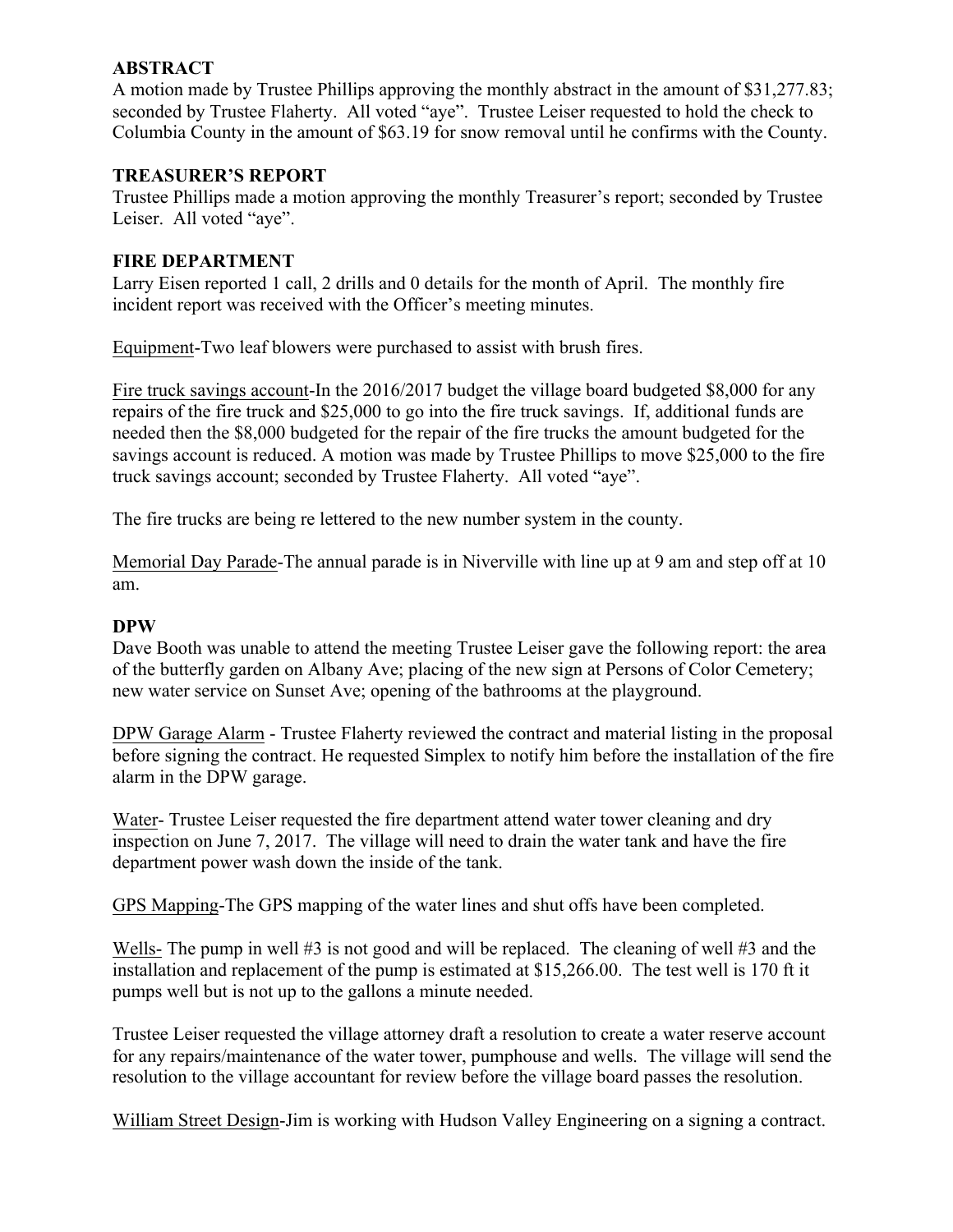# **CODE ENFORCEMENT OFFICER**

The CEO/ZEO's monthly report was received with \$627.50 fees collected. He issued one violation for 14 Sunset Ave. The owner is required to address the violations by May  $20<sup>th</sup>$  or the CEO may request the village board to address the issues in court. Glenn stated this is a very expensive avenue. Glenn has met with the owner of 12 Sunset Avenue he is in the process of rectifying any property maintenance issues. Mr. Dunham read aloud a letter received by the owner of 12 Sunset Avenue, William Better.

## **TREES**

Mayor Dunham received one quote for the removal and trimming of village trees. Due to the recent storm tree contractors are behind. The Code Enforcement Officer is in the process of contacting several residents for trees on private property that needs to be addressed.

The Code Enforcement Officer has spoken with Michel Reinoehl concerning their tree on 16 Catskill View. Mr. Reinoehl previously told Glenn that he was going to remove the tree. Several branches have come down during the storm. A motion made by Mayor Dunham to send Mr. Reinoehl a letter in the interest of public safety to have the tree removed per chapter 46 of the village code; seconded by Trustee Flaherty. All voted "aye".

# **TRAFFIC CALMING STUDY**

A public meeting was held on April 26, 2017 at 7 pm. The committee is waiting for final recommendations from Parsons Brinkerhoff. The committee will forward the final recommendations to the Village Board. The village was notified Parsons Brinkerhoff become WSP.

#### Resolution to reduce speed along Rt.9-

RESOLUTION REQUESTING A SPEED REDUCTION ON NYS ROUTE 9 FROM 35 MPH TO 30 MPH FOR THE BUSINESS AREA OF THE VILLAGE OF KINDERHOOK

Resolution by: Mayor James Dunham;

Seconded by: Richard Phillips.

**WHEREAS**, the Village Board of the Village of Kinderhook has received complaints from residents about the speed of vehicles and heavy truck traffic on NYS Route 9 through the Village of Kinderhook, and

**WHEREAS**, for the health, safety and welfare of residents, travelers and visitors of the Village of Kinderhook, the Village of Kinderhook believes that a reduction in speed from 35 MPH to 30 MPH from the Jack Shainman Gallery (25 Broad Street, NYS Route 9) to the Village fire house of the Palmer Engine and Hose Company (39 Chatham Street, NYS Route 9), comprising the center area of the Village, would address and alleviate the concerns, and

**WHEREAS**, the area where the speed reduction is requested consists of the Village business area with many local offices, restaurants and stores that have on street parking, cause heavy pedestrian activity, bring walkers, bikers and visitors, and is also the area of the Village Square where frequent events and gatherings are held, so that the current speed of traffic poses a risk to persons utilizing the Village, and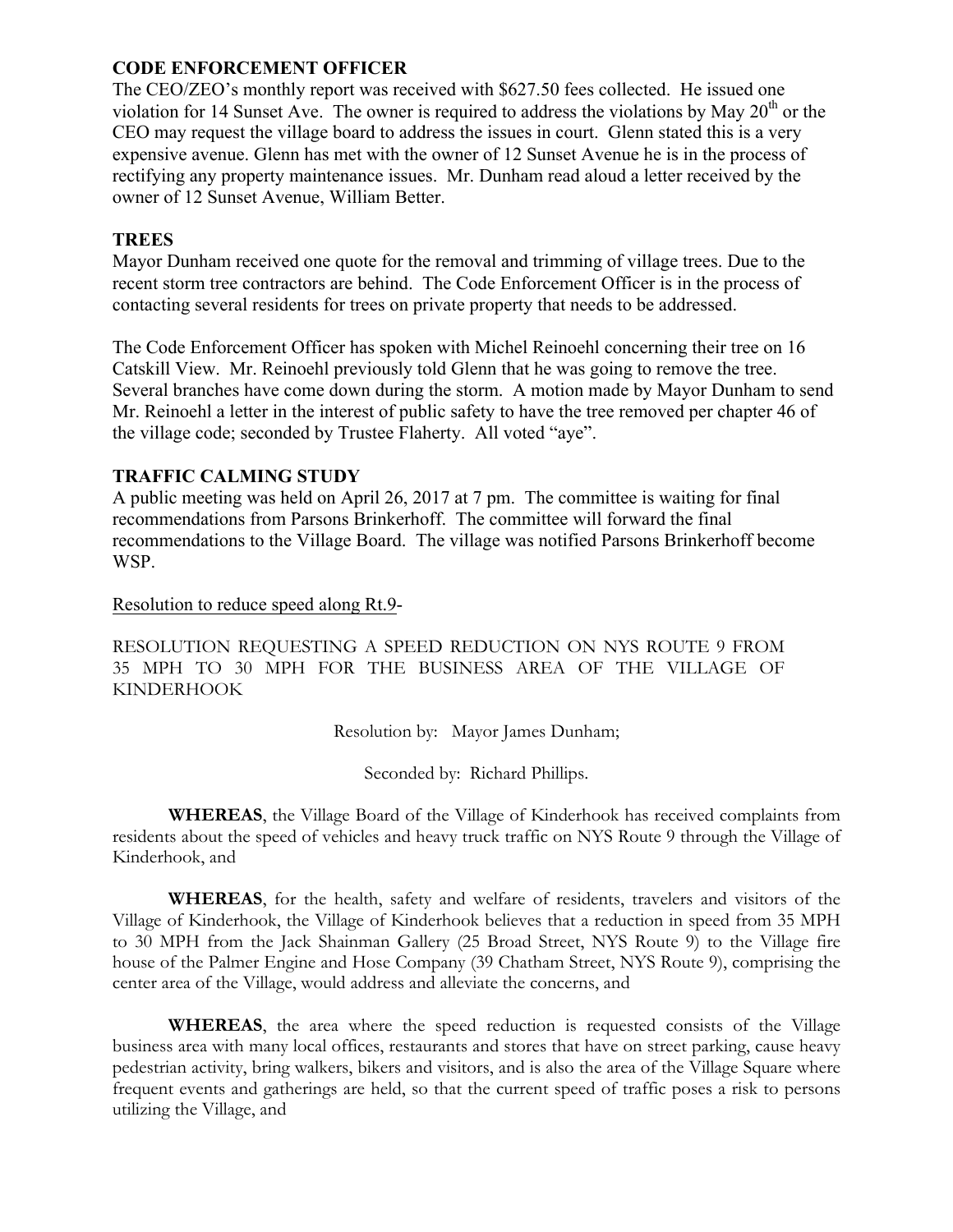**NOW, THEREFORE, BE IT RESOLVED** by the Mayor and Trustees of the Village of Kinderhook request that the New York State Department of Transportation reduce the speed in the business area of the Village of Kinderhook from 35 MPH to 30 MPH, to promote the health safety and welfare of the Village residents and visitors.

Upon question of the foregoing Resolution, the following Board members voted "Aye" in favor of the Resolution:

Mayor James Dunham;

Trustee Richard Phillips;

Trustee Dale Leiser;

Trustee Robert Baumeister; and

Trustee David Flaherty.

The following Board members voted "No" in opposition thereto:

\_\_\_\_\_\_\_\_\_\_\_\_\_\_\_\_\_\_\_\_\_\_\_\_\_\_\_\_\_\_\_\_\_\_\_\_\_\_\_\_\_; and

\_\_\_\_\_\_\_\_\_\_\_\_\_\_\_\_\_\_\_\_\_\_\_\_\_\_\_\_\_\_\_\_\_\_\_\_\_\_\_\_\_.

The Resolution having been approved by a majority of the Village Board, the same was declared duly adopted by the Mayor of the Village of Kinderhook.

# **CLIMATE SMART COMMUNITIES**

Certified Clean Energy Community-The village applied and received a \$2,500.00 grant from NYSERADA for the Unified Solar permit. The grant gave the village two action points of the four action points required in applying for future grants up \$100,000.

The committee is considering applying for grant funds to install an electrical charging station in the village parking lot. The committee is in the beginning stages and is considering the Historic character of the village.

Intern – the committee hired an unpaid intern to enter data for the energy benchmarking policy and any other items required.

Brian Murphy resigned from the committee due to family obligations. The committee is looking for anyone interested in joining the committee.

### **Resolution**-

A motion made by Mayor Dunham adopting an energy benchmarking policy for certain municipal building in the village of Kinderhook; seconded by Trustee Baumeister. All voted "aye".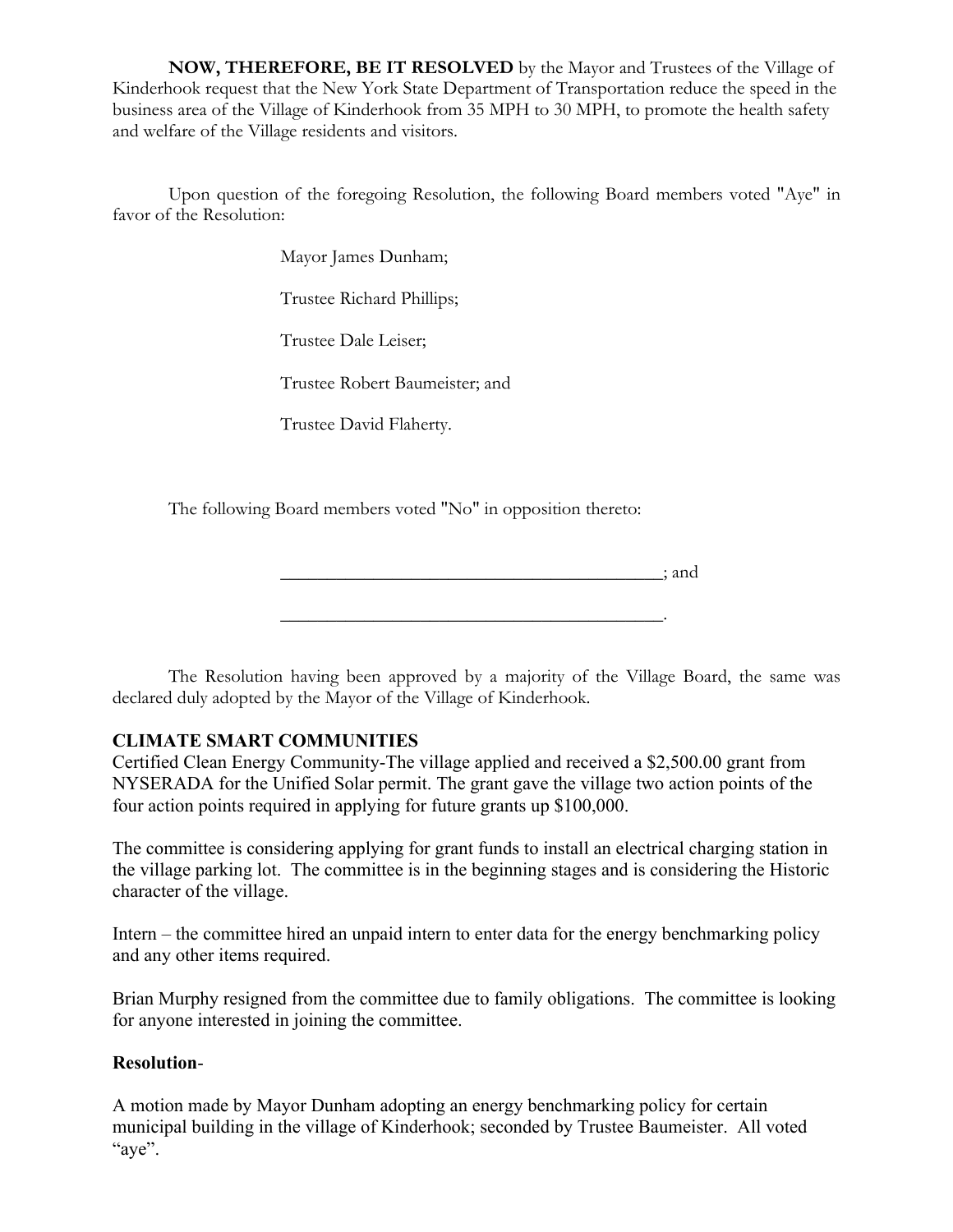WHEREAS, New York State Energy Research and Development Authority (NYSERDA) has announced a new Clean Energy Communities program which would allow the Village of Kinderhook access to significant grant funding to further implement clean energy actions reducing both energy costs and greenhouse gas emissions, and

WHEREAS, One of the Clean Energy Communities "High Impact Actions" requires the Village Board of Trustees to establish a policy which mandates the public reporting of building energy benchmarking, and

WHEREAS, Establishing a building energy benchmarking system will benefit the Village of Kinderhook and its residents by making available actionable information on municipal building energy use to help identify opportunities to cut costs and reduce pollution in the Village of Kinderhook, and

WHEREAS, The Climate Smart Community Task Force (CSTF) has requested that the Board adopt a policy that directs that monthly building energy usage for all fuel types including but not limited to electricity, natural gas, fuel oil, chilled water, steam and diesel fuel be collected and formally tracked **for all buildings that are 1,000 square feet or larger that are owned or occupied by the Village**, using the EPA Portfolio Manager platform, and

WHEREAS, A compilation of Building Reports for the prior calendar year(s) shall be made available to the Village Board of Trustees no later than December 31, 2017 and no later than May 1 every year thereafter in EPA Portfolio Manager regarding summary statistics for each covered property including Energy Use Intensity, annual greenhouse gas emissions, an energy performance score where available, and other descriptive information as required by EPA Portfolio Manager and for that data to be made available to the public via the internet **on an annual basis**, and

WHEREAS, The Code Enforcement Officer may exempt a particular covered municipal building from the benchmarking requirement if the Code Enforcement Officer determines that it has characteristics that make benchmarking impractical, and

WHEREAS, The Mayor shall be the administrator of this local policy and promulgate procedures necessary for the administration of the requirements of this local policy *including designating responsibility for the Benchmarking Program to a specific Committee or his or her designee as appropriate*, now, therefore be it

RESOLVED, That the policy outlined in this resolution be hereby adopted and established for the Village of Kinderhook, and, be it further

RESOLVED, That the Clerk of the Village of Kinderhook is directed to forward

certified copies of this resolution to the appropriate Village Officials.

### **INSURANCE**

DPW Cost for Fire-the remaining reimbursement checks for the DPW garage and engineering services were received. A generator was purchased as the last big ticket item for the replacement of equipment for the garage.

Cyber Security Policy-Trustee Phillips noted the village would not be purchaseing the policy for the 2017/2018 fiscal year but may review again for the following year and for now the item may be removed from the agenda.

# **ZONING BOARD**

Minutes of March 28, 2016 and March 27, 2017 were received.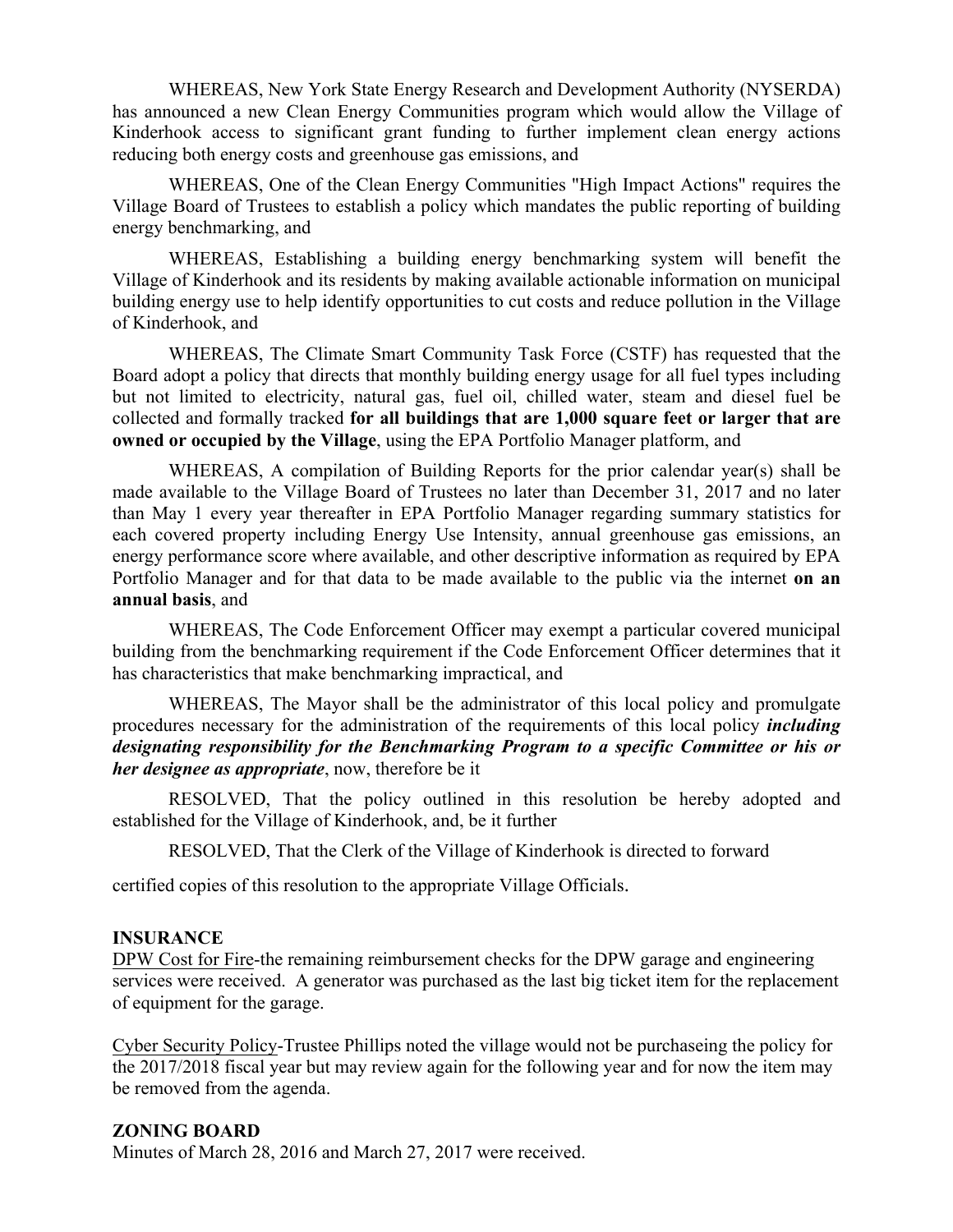# **PLANNING BOARD**

Minutes of the March 2, 2017 were received.

Trustee Flaherty stated he was on the Planning Board for the last meeting and cursory discussion of JH Meade's property of 15 Chatham Street was conducted.

Solar Panel Regulations- Matt Cabral made revisions to the solar panel regulations from the comments he received. Mayor Dunham would like all boards including the new Climate Smart Committee to give one last review.

Sandwich Board Sign Regulations- The board would like to add sandwich board sign to the site plan review. Regulations of the size, style and appearance of the sign can be viewed as part of the site plan approval process.

POD Regulations are being worked on.

### **HISTORIC PRESERVATION COMMISSION**

No Meeting held.

### **ECONOMIC DEVELOPMENT DIRECTOR**

The EDC Director's monthly report was received.

Lighting Study-Renee is working with Sage Engineering and Randall Dawkins (HPC Member) on a lighting study for the Village Parking lot and square. They are reviewing Historic Style fixtures and poles to be proposed to the HPC committee on May  $18<sup>th</sup>$ .

Designating Kinderhook Creek-Renee is waiting on the State Legislature to pass the designating of Kinderhook Creek as NYS Inland Waterway. The Consolidating Funding application process is now open in NYS for 2018. There are funds for a feasibility study for kayak launches but the deadline to apply is July  $18<sup>th</sup>$ .

6 History Walks-A village resident, Ann Birckmayer is working on a series of History Walks in the village for the summer.

Native Son: Martin Van Buren & Kinderhook Brochure- Grant funds were received to create a brochure about Martin Van Buren. The brouchure will connect all village historic sites and Lindenewald.

Renee inquired if she as the EDC member is hosting a village event does she need to complete an application to place a sign out advertising the village event. Mayor Dunham stated yes an application will need to be submitted to the village board.

Food Truck night-A motion by Mayor Dunham to close off Hudson Street during Food Truck night; seconded by Trustee Leiser. All voted "aye". The side street will need to be closed off overnight allowing for a larger tent as Canteles will remove the following morning. A resident through KBPA is donating the rental of a larger tent.

### **KINDERHOOK AFRICAN –AMERICAN CEMETERY**

The rededication ceremony is scheduled for May  $13<sup>th</sup>$  at 11:00 am at the cemetery. Due to the forecast of rain the ceremony maybe held under the pavilion.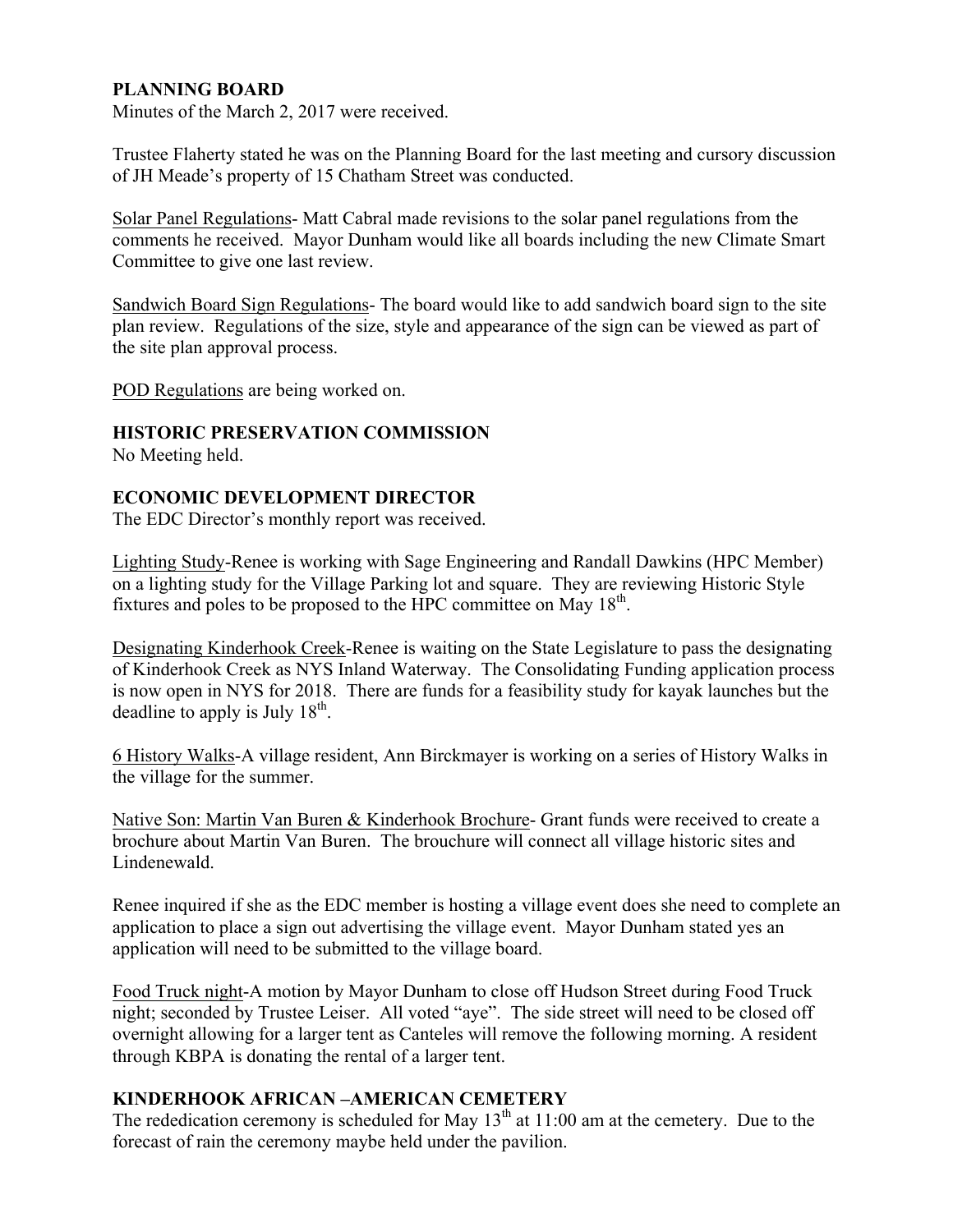# **VILLAGE HALL**

Roof Repair Project-Trustee Flaherty and Mayor Dunham will meet with former Trustee Puckett over the weekend to discuss the cupola project.

The carpet in the village offices and going into and up the to the  $2<sup>nd</sup>$  floor were cleaned.

Elevator/lift- the annual inspection of the elevator was conducted.

### **UNPAID WATER AND SEWER BILLS**

The village office sent out water shut off letters to all residents with unpaid water/sewer bills.

### **WASTEWATER COLLECTION PROJECT**

Emmons pump is scheduled to re calibrate the meter since the anti-siphoning valve was installed.

### **MILLS PARK**

The sign at Mills Park will be installed parallel to Albany Ave.

### **APPLICATIONS**

A motion made by Trustee Flaherty approving the following applications; seconded by Trustee Phillips. All voted "aye".

a. Friends of Kinderhook Memorial Library requested a sign in the Village Square advertising their annual book sale.

b. Rhonda Conover is requesting the use of the pavilion on July 2, 2017 for their annual family picnic (village board approved pending no baseball games on K2)

The Ghent Band is requesting to change their concerts in the Village Square from Friday evenings to Wednesday evenings. The board unanimously agreed to they would prefer to keep the concerts on Friday evenings.

### **RECREATION COMMISSION**

Interviews for the summer program staff is scheduled for June 12, 2017.

Basketball Court- Trustee Baumeister received two quotes for the resurfacing of the basketball court. Hunzinger quote received was \$8,700; Brow quote received was \$16,000 and Nagle out of East Syracuse and did not want to submit a quote.

Trustee Baumeister will go with the low bid of Hunzinger quote of \$8,700 his quote includes the stripping of the court. The village will need to look into new basketball hoops.

### **KBPA**

The members are working on the annual Kinder Crafter Fair. The Fyfe & Drumn parade will be held at noon. Mayor Dunham will be away for his granddaughter's graduation. Trustee Flaherty will assist in placing the barricades up around 6:30 am and for cleanup for Mayor Dunham who usually assists.

### **TAXPAYER TIME**

Resident Rima Bostick requested the village have screens showing the material the village board is reviewing during the meeting like the abstract. She would also like microphones and loud speakers during meetings to assist residents with hearing problems to hear what is being said during the meeting.